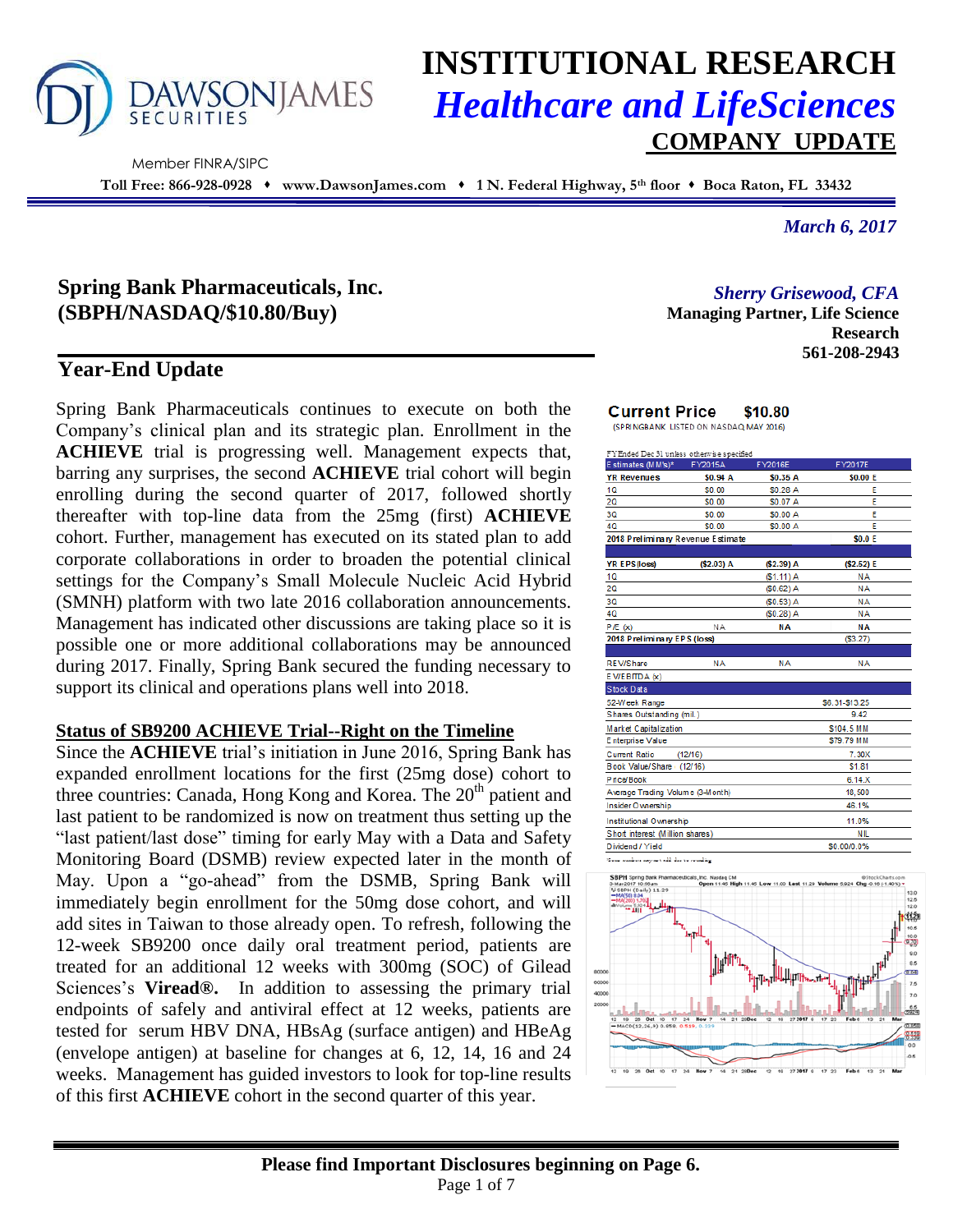

The second **ACHIEVE** cohort doubles to 50 mg the first cohort's dose and will also be randomizing patients on a 4:1 drug/placebo ratio, with the two remaining cohorts each doubling the prior cohort's dose (100mg and 200mg, respectively). The first 25mg cohort dose is very low, so investors should keep in mind that this is a dose escalation trial with an efficacy signal more appropriately expected in higher dose cohorts. Conversely, if Spring Bank sees a strong efficacy signal in the 50mg or 100mg cohorts, the Company has the option of not running the highest dose cohort in favor of moving directly into the Phase IIb study. At this juncture, the target threshold for an efficacy signal is at least a ½ log reduction in HBsAg, which is an accepted predictor of the probability of treatment reaching "functional cure" status. Management intends to release top-line results as each treatment cohort is completed. Therefore, assuming no DSMB issues arise as the trial moves to higher dose cohorts, results for all patients on SB9200 monotherapy should be available in a little over a year (1H) 2018).

#### **SB9200 Phase IIb study**

Upon successful results from the Phase IIa **ACHIEVE** trial, and go-ahead from the FDA, Spring Bank anticipates initiating a Phase IIb trial in 2018 that will double patient enrollment to 200 patients and compare the treatment combination of SB9200 with a nucleos(t)ide analog to that of SB9200 as a monotherapy. **Viread** is slated for the drug combination. The two most efficacious dosages from the **ACHIEVE** dose escalation analysis will be utilized in a five arm, 40 patient per arm, study. Since this study will focus on comparative efficacy, treatment arms can run in parallel and the study's duration should be shorter than the present **ACHIEVE** trial. Assuming no surprises, the Phase IIb studies could also be completed in about a year, despite the higher patient enrollment requirement, thus putting Spring Bank in the position to announce Phase IIb trial results in 2019.

#### **Arbutus Biopharma Corp. Collaboration**

The collaboration that Spring Bank signed with Arbutus last December focuses on preclinical studies in HBV involving the co-administration of SB9200 and Arbutus's AB-423 capsid assembly inhibitor. Arbutus's technology addresses the HBV viral replication process upstream of the action of nucleos(t)ides. The HBV capsid (core) protein uses the liver cell to convert encapsulated viral rcDNA to cccDNA. By inhibiting assembly of the viral capsid, the ability of hepatitis B virus to replicate is impaired, resulting in reduced cccDNA. AB-423 is an orally-available small molecule with a potential dual mode of inhibition that targets inhibition of pgRNA encapsidation during ongoing infection and inhibition of cccDNA synthesis by interfering with capsid uncoating prior to translation. This is a different mechanistic target than the HBV siRNA treatment being developed by Arrowhead Pharmaceuticals. Arbutus intends to begin Phase I clinical studies with AB-423 early 2017.

In addition to its capsid assembly inhibitor program, Arbutus is also developing its own siRNA candidates for the treatment of HBV. The Company's lead siRNA candidate, ARB-1467, is currently in a multi-dosing Phase II clinical trial in chronic HBV patients who are also receiving stable nucleos(t)ide analog treatment. Now that Arrowhead has cancelled its most advanced siRNA HBV program, Arbutus has an opportunity to gain first mover advantage in the use of siRNA for HBV. As such, and considering the attractiveness of adding an independent immunomodulatory agent to any HBV treatment, we believe it may be likely to see an expansion of the Spring Bank and Arbutus collaboration to include Arbutus's siRNA clinical program.

#### **Update on SB11285**

As noted in prior comments, Spring Bank's second SMNH candidate, SB11285, continues to move through the pre-clinical phase of development. After its "debut" last fall with the release of *in vitro* data, Spring Bank is moving up the compound's visibility with a number of posters and abstracts slated for presentation at several academic symposia during this year. This month, the Company will be presenting two posters at the **2017**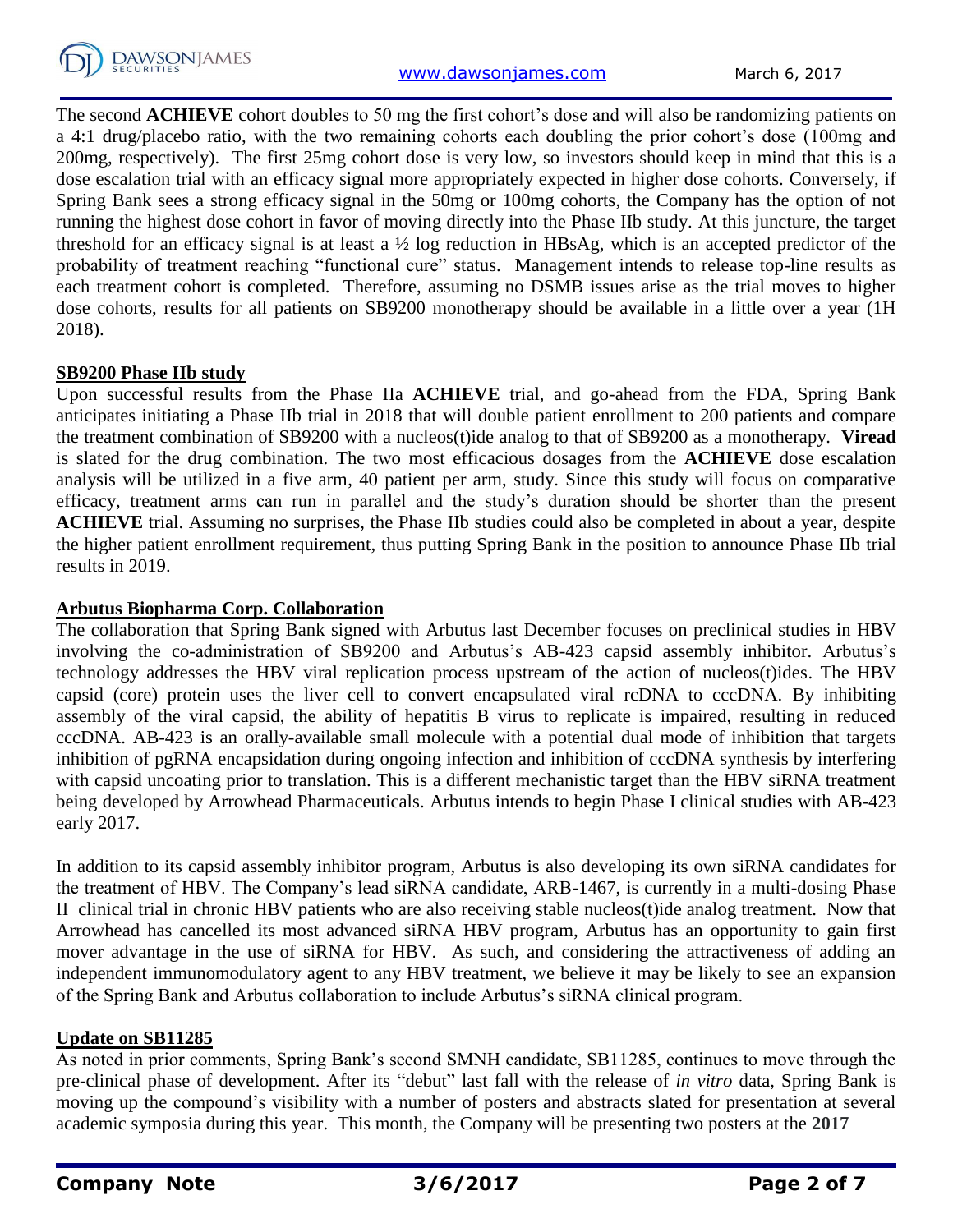

**Keystone Symposia: Cancer Immunology and Immunotherapy: Taking a Place in Mainstream Oncology**, to be held at the Fairmont Chateau Whistler in Whistler, British Columbia (Canada) on March 19- 23, 2017. The Keystone Symposia on Molecular and Cellular Biology organization holds a number of specialty symposia during the year focused on specific issues related molecular biology. This Keystone Symposia meeting is organized to highlight recent insights into the complex roles of immune components and pathways in controlling or alternatively promoting cancer and to showcase recent uses of cancer vaccines, checkpoint blocking strategies, adoptive cell therapies and cellular engineering approaches, either as mono or combinatorial therapies, that have resulted in durable, effective and safe therapeutic responses. Part of the meeting will also focus on new, developing technologies that may be capable of refining the knowledge base around cancer immune-therapy.

Spring Bank will be presenting the following posters:

**Title:** A Novel Class of STING Agonists for Immuno-oncology **Date and Time:** Monday March 20, 2017 **Poster Number:** 1036 **Session info:** Poster Session 1

**Title:** Characterization of SB 11285 as a novel STING Agonist for Immunooncology **Date and Time:** Thursday March 23, 2017 **Poster Number:** 4074 **Session info:** Poster Session 4

In addition to the Keystone Symposia, Spring Bank has submitted an abstract related to SB11285 to the American Society of Clinical Oncology (ASCO) for presentation at ASCO's annual meeting in June and the Company intends to submit SB11285 preclinical *in vivo* data to the American Association for Cancer Research (AACR) Immuno-oncology meeting in the fall.

### **Potential New Indication-Hepatitis Delta (HDV)**

During recent New York investor presentations, management made mention of the possibility of expanding the indication for SB9200 beyond HBV to HDV. HDV is only just now being recognized as a potential market for anti-viral treatment, as practitioners have not routinely included testing for HDV when diagnosing HBV. However, the symbiotic relationship between HDV and HBV coupled with the fact that the two viruses affect liver cells differently, has led some to conclude that there may be a patient population who will need to have HDV treatment in addition to HBV treatment in order to reach a functional cure of the HBV. Though data concerning the true incidence rate of HDV is still sketchy, an HDV treatment market lends itself to companies such as Spring Bank since it has largely escaped interest from larger biopharmaceutical companies such as Gilead. Spring Bank will assess the HDV market opportunity based upon the efficacy signal seen in the **ACHIEVE** trial. We view Eiger Biopharmaceuticals not only as the current leader in the HDV market, but perhaps also a potential future collaborator for Spring Bank.

#### **Financial Results**

Spring Bank's financial results for 2016 were in line with expectation. The Company reported residual grant revenue of \$352,000 and operating expenses of \$19,756,000 for the year. Operating expenses consisted of \$14,017,000 in Research & Development expenses and \$5,739,000 in General & Administrative expenses. R&D expense for the fourth quarter was slightly under our estimate (\$2,770,000 actual vs \$3,217,000 estimate). After giving effect for a \$1,942,000 benefit in the change in fair value of warrant liabilities, the Company's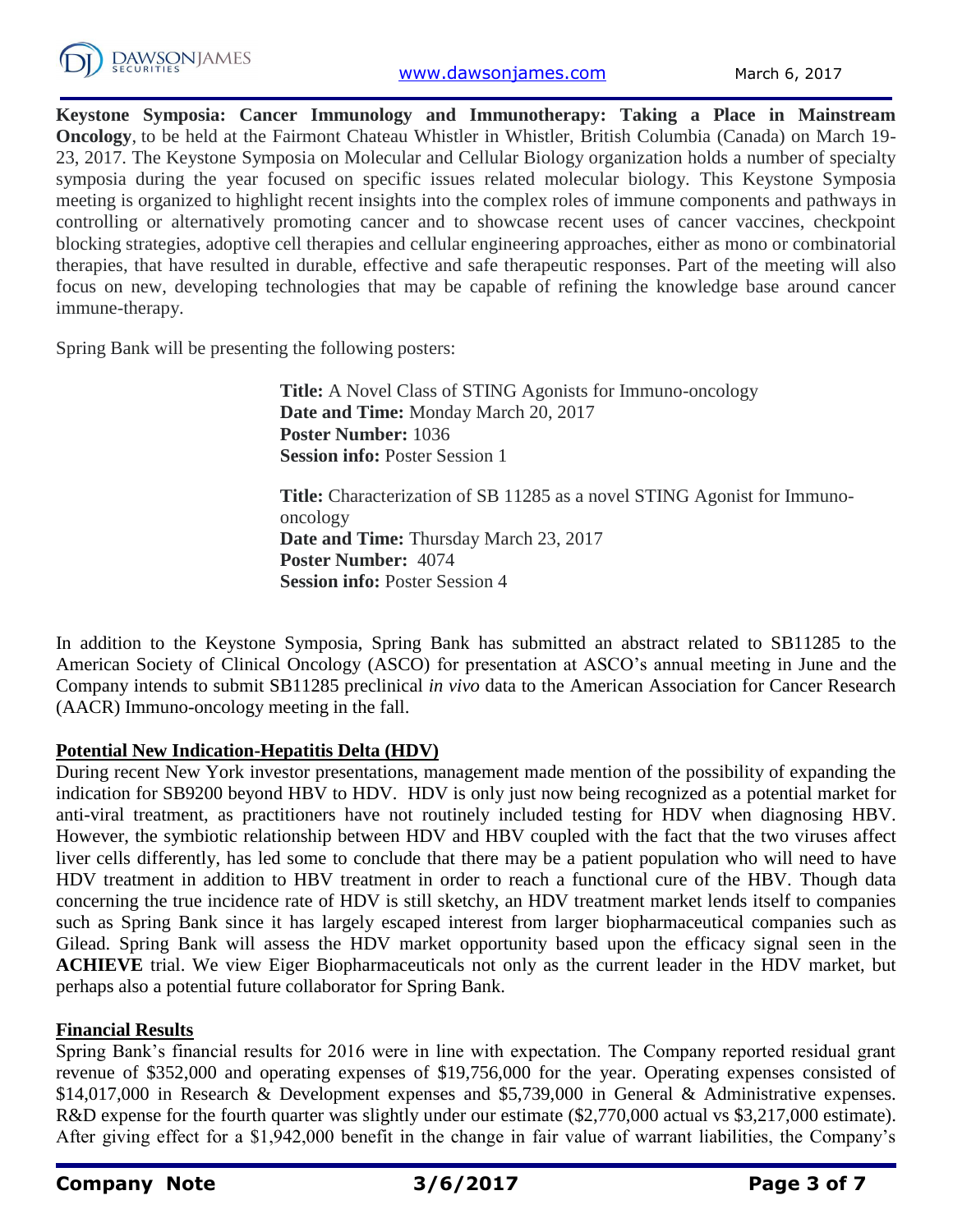comprehensive **loss** for 2016 was \$17,366,000 or \$2.39 per share. The variance to our estimated loss of \$19,758,000 or \$2.75 per share was accounted for by the positive benefit of the change in fair value warrant liability.

Significantly, Spring Bank strengthened its cash position with financings in both October and November 2016. As a reminder, Spring Bank's November private placement added approximately \$14 million in net proceeds to the balance sheet. MPM Capital's Oncology Impact Fund was the lead investor. Shares were priced at \$9.12 and the 5-year warrants have a strike price of \$10.79. The warrants are exercisable starting on May 24, 2017. This financing together with the \$15.6 million added in October 2016 puts Spring Bank on solid financial footing to support current operations and clinical development programs. Spring Bank reported \$25.5 million in cash as of December 31, 2017.

#### **Consolidated Statement of Operations and Loss**

|                                                                   | USD\$ in Thousands (except for shares outstanding) |           |                         |                |            |           |           |           |           |
|-------------------------------------------------------------------|----------------------------------------------------|-----------|-------------------------|----------------|------------|-----------|-----------|-----------|-----------|
|                                                                   | 2014                                               | 2015      | <b>Year End 12/2016</b> |                |            | 2016A     | 2017E     | 2018E     |           |
|                                                                   |                                                    |           | Q1 2016A                | Q2 2016A       | Q3 2016A   | Q42016A   |           |           |           |
| Revenue                                                           |                                                    |           |                         |                |            |           |           |           |           |
| <b>Product Sales</b>                                              |                                                    |           |                         |                |            |           |           |           |           |
| Contract Revenue/Milestone Payments                               |                                                    |           |                         |                |            |           | \$0       | \$100     | \$500     |
| Grant revenue                                                     | \$738                                              | \$946     | \$280                   | \$72           | \$0        | \$0       | \$352     |           |           |
| <b>Total Revenue</b>                                              | \$738                                              | \$946     | \$280                   | \$72           | \$0        | \$0       | \$352     | \$100     | \$500     |
|                                                                   |                                                    |           |                         |                |            |           |           |           |           |
| <b>Operating expenses:</b>                                        |                                                    |           |                         |                |            |           |           |           |           |
| Research and development                                          | 6,132                                              | 7,539     | 5,589                   | 2,935          | 2,723      | 2,770     | 14,017    | 18,082    | 24,049    |
| General and administrative                                        | 2,412                                              | 5,003     | 1,226                   | 1,458          | 1,452      | 1,603     | 5,739     | 6,542     | 7,458     |
| <b>Total operating expenses</b>                                   | 8,544                                              | 12,542    | 6,815                   | 4,393          | 4,175      | 4,373     | 19,756    | 24,624    | 31,507    |
|                                                                   |                                                    |           |                         |                |            |           |           |           |           |
| Loss from operations                                              | (57,806)                                           | (11, 596) | (6, 535)                | (4, 321)       | (4, 175)   | (4, 373)  | (19, 404) | (24, 524) | (31,007)  |
| Other income (expense)                                            |                                                    |           |                         |                |            |           |           |           |           |
| Interest income (expense)                                         | (1,906)                                            | 32        | 17                      | 21             | 27         | 31        | 96        | 35        | 15        |
| Change in fair value of warrant liabilities                       |                                                    |           |                         |                |            | 1,942     | 1,942     |           |           |
| Pre-tax income (loss)                                             | (9,712)                                            | (11, 564) | (6, 518)                | (4, 300)       | (4, 148)   | (2,400)   | (17, 366) | (24, 489) | (30, 992) |
| Income tax expense (income)                                       |                                                    |           |                         |                |            |           |           |           |           |
| <b>Net loss</b>                                                   | (9, 712)                                           | (11, 564) | (6, 518)                | (4, 300)       | (4, 148)   | (2,400)   | (17, 366) | (24, 489) | (30, 992) |
| Unrealized gain (loss) on marketable securities                   |                                                    |           | (1)                     | $\overline{4}$ | (3)        | (7)       | 11        |           |           |
| <b>Comprehensive loss</b>                                         |                                                    |           | \$ (6,519)              | \$ (4,296)     | \$ (4,151) | \$(2,407) | (17, 355) | (24, 489) | (30, 992) |
|                                                                   |                                                    |           |                         |                |            |           |           |           |           |
| Net loss per common share - basic and diluted                     | (0.78)                                             | (2.03)    | \$(1.11)                | \$ (0.62)      | \$ (0.53)  | \$ (0.28) | (2.39)    | (2.52)    | (3.27)    |
|                                                                   |                                                    |           |                         |                |            |           |           |           |           |
| Weighted-average number of shares outstanding - basic and diluted | 3,118,344                                          | 5,932,799 | 5,877,135               | 6,923,941      | 7,759,630  | 8,447,367 | 7,256,671 | 9,723,684 | 9,478,664 |

Source: SEC filings, DJ estimates

#### **2017 Anticipated Milestones**

- 1. Q1 2017: Presentation of pre-clinical SB11285 data at theKeystone Symposium
- 2.  $\overline{Q}$ 2 2017: 1<sup>st</sup> cohort DSMB review
- 2. 1H 2017: Top line results from 1<sup>st</sup> Phase IIa ACHIEVE trial cohort
- 3. 1H 2017: Initiation of 2nd ACHIEVE cohort enrollment
- 4. 2H 2017: Presentation of SB11285 pre-clinical in vivo model data
- 5. Late 2017: Top line results from 50mg ACHIEVE trial cohort

Spring Bank continues to track right on plan. We are encouraged by management's view that, once this first **ACHIEVE** cohort is cleared by the DSMB, trial enrollment may be able to proceed at a faster rate for subsequent cohorts, thus positioning the Company to advance to Phase IIb in 2018. We are also excited to see market response to SB11285, which we believe holds real potential as a unique immunomodulatory agent. It should be noted that STING, SB11285's molecular target, is now being mentioned by pharma companies such as Novartis as a primary player in immuno-stimulation.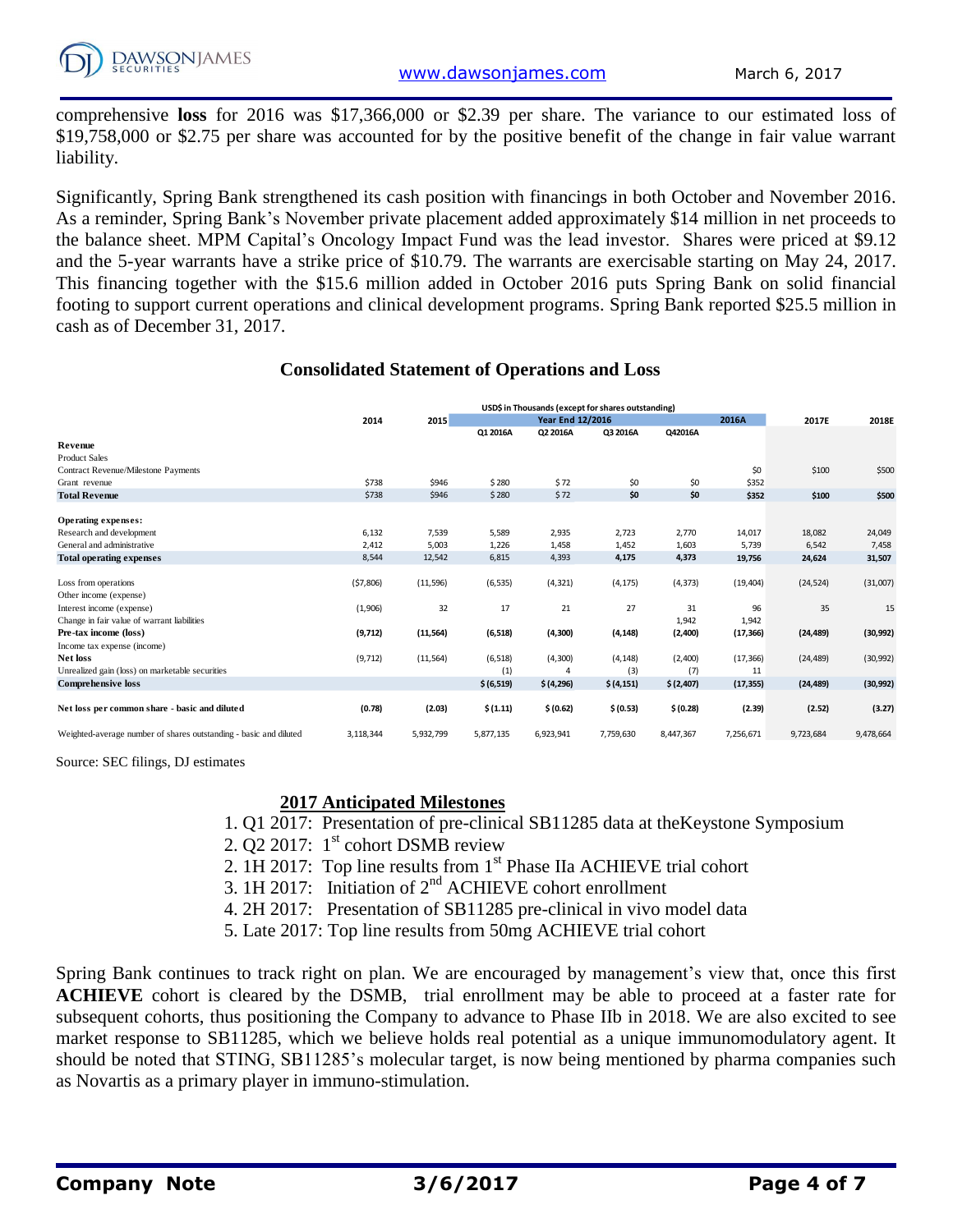

Furthermore, it appears that the "weak" holders have been washed out of the Spring Bank's shares and as recent action has demonstrated, just a modest amount of buying has enabled the stock to break out of a three month range-bound trading pattern and to break lock-step trading with Gilead. We are looking for the stock to consolidate recent gains before making a move to retest the 12 area as we get closer to **ACHIEVE** milestones.

#### **We are maintaining our BUY rating on Spring Bank shares.** *SG*

#### **Companies Mentioned in this report:**

Gilead Sciences Inc. -- NASDAQ/GILD/\$70.28/Not rated Arbutus Biopharma Corporation--NASDAQ/ABUS/\$2.65/Not rated Arrowhead Pharmaceuticals –NASDAQ/ARWR/\$2.17/Not rated Eiger Biopharmaceuticals -- NASDAQ/ EIGR/\$11.80/Not rated Novartis AG –NYSE/NVS/\$75.48/Not rated



Company Updates provide current information we believe might be noteworthy to investors regarding the subject companies. Company Updates are not intended to be complete research reports. More detailed information concerning the rated companies referenced in this Note, including the full reports, basis for price targets and other disclosures, may be found at: [http://dawsonjames.com/research\\_coverage.](http://dawsonjames.com/research_coverage)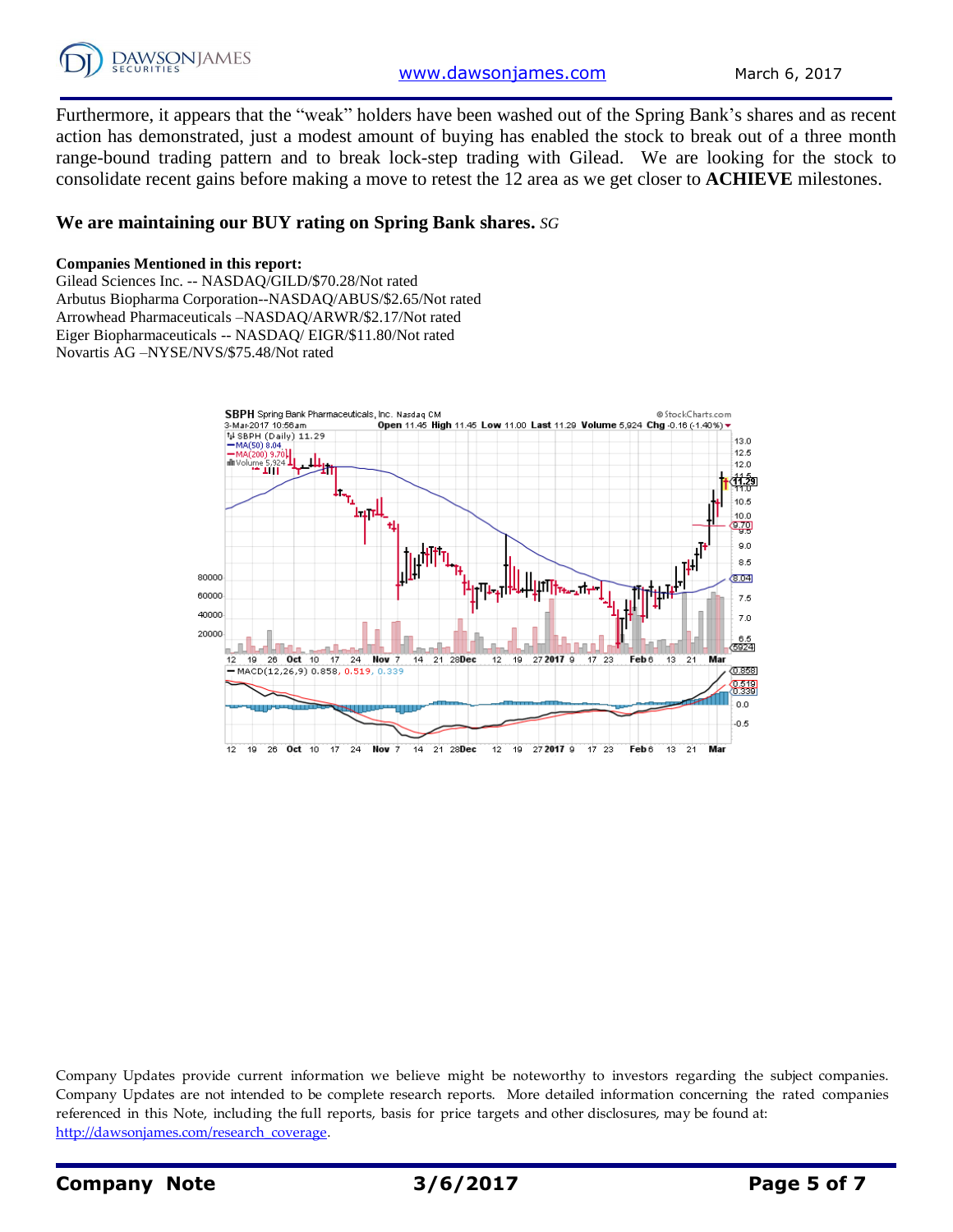

#### **Important Disclosures:**

Dawson James Securities, Inc. (the "Firm") is a member of the Financial Industry Regulatory Authority ("FINRA") and the Securities Investor Protection Corporation ("SIPC").

The Firm does not make a market in the securities of the subject companies. The Firm has engaged in investment banking relationships with SBPH in the prior 12 months, as a manager or co-manager of a public offering and has received compensation resulting from those relationships. The Firm may seek compensation for investment banking services in the future from each of the subject companies. The Firm may have received other compensation from the subject companies in the last 12 months for services unrelated to investment banking.

Neither the research analyst(s) whose name appears on this report nor any member of his (their) household is an officer, director or advisory board member of these companies. The Firm and/or its directors and employees may own securities of the company(s) in this report and may increase or decrease holdings in the future. As of February 28, 2017, the Firm as a whole did not beneficially own 1% or more of any class of common equity securities of any of the subject company (s) of this report. The Firm, its officers, directors, analysts or employees may effect transactions in and have long or short positions in the securities (or options or warrants related to those securities) of the companies subject to this report. The Firm may effect transactions as principal or agent in those securities.

Analysts receive no direct compensation in connection with the Firm's investment banking business. All Firm employees, including the analyst(s) responsible for preparing this report, may be eligible to receive non-product or service specific monetary bonus compensation that is based upon various factors, including total revenues of the Firm and its affiliates as well as a portion of the proceeds from a broad pool of investment vehicles consisting of components of the compensation generated by investment banking activities, including but not limited to shares of stock and/or warrants, which may or may not include the securities referenced in this report.

Although the statements in this report have been obtained from and are based upon recognized statistical services, issuer reports or communications, or other sources that the Firm believes to be reliable, we cannot guarantee their accuracy. All opinions and estimates included in this report constitute the analyst's judgment as of the date of this report and are subject to change without notice.

The securities of the company discussed in this report may be unsuitable for investors depending on their specific investment objectives and financial position. This report is offered for informational purposes only, and does not constitute an offer or solicitation to buy or sell any securities discussed herein in any jurisdiction where such would be prohibited. Additional information is available upon request.

#### **Ratings Definitions:**

- 1) **Buy**: the analyst believes the price of the stock will appreciate and produce a total return of at least 20% over the next 12-18 months;
- 2) **Neutra**l: the analyst believes the price of the stock is fairly valued for the next 12-18 months;
- 3) **Sel**l: the analyst believes the price of the stock will decline by at least 20% over the next 12-18 months and should be sold.

The following chart reflects the range of current research report ratings for all companies followed by the analysts of the Firm. The chart also reflects the research report ratings relating to those companies for which the Firm has performed investment banking services.